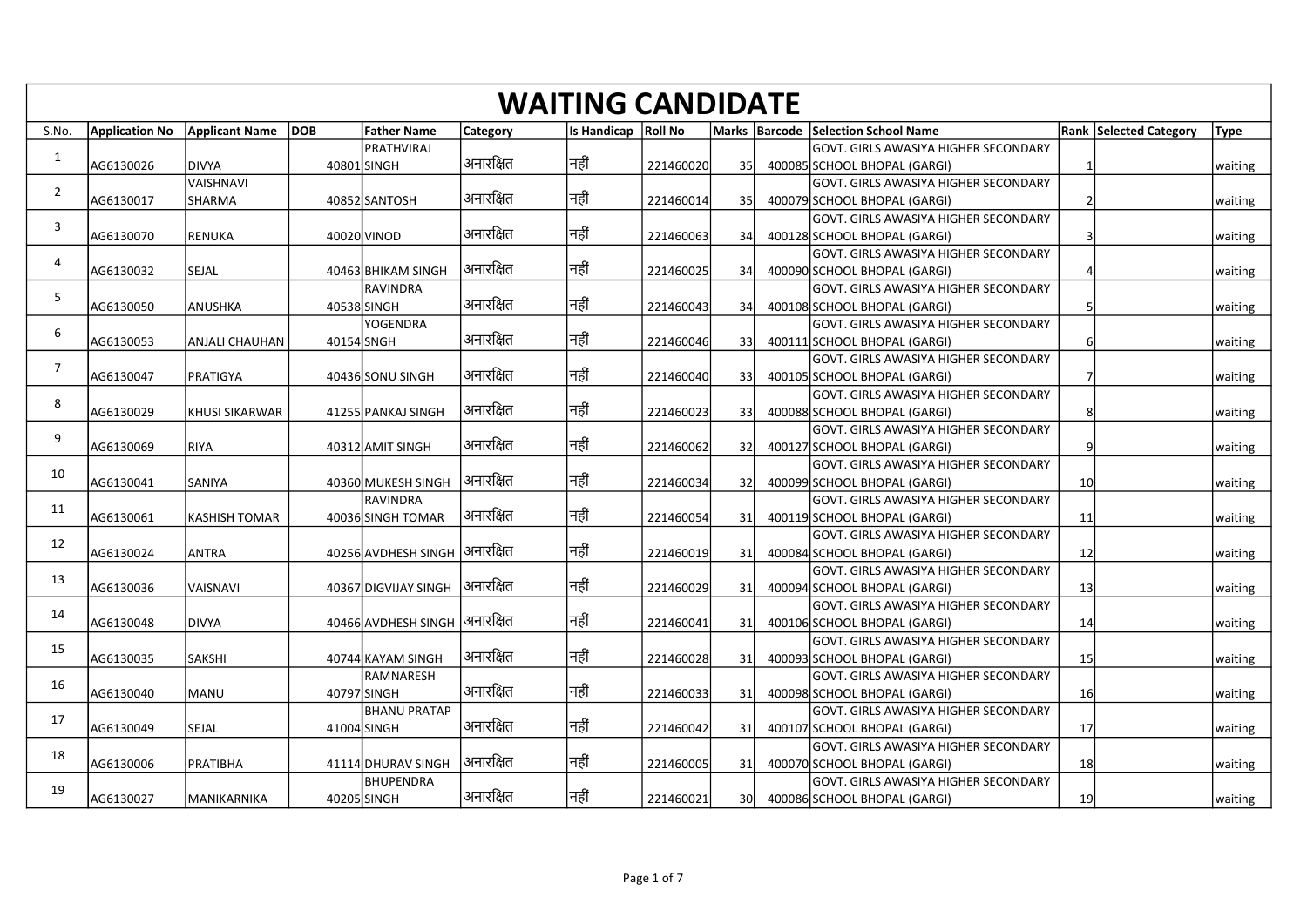| S.No.    | <b>Application No</b>  | Applicant Name DOB               | <b>Father Name</b>                          | <b>Category</b>          | <b>WAITING CANDIDATE</b><br>Is Handicap Roll No |                        |                        | Marks Barcode Selection School Name                                                                          |                 | <b>Rank Selected Category</b><br> Type |
|----------|------------------------|----------------------------------|---------------------------------------------|--------------------------|-------------------------------------------------|------------------------|------------------------|--------------------------------------------------------------------------------------------------------------|-----------------|----------------------------------------|
| 20       | AG6460003              | <b>PRITIKA PARIHAR</b>           | DHAMENDRA<br>40758 SINGH PARIHAR            | अनारक्षित                | नहीं                                            | 222460005              |                        | GOVT. GIRLS AWASIYA HIGHER SECONDARY<br>400256 SCHOOL BHOPAL (GARGI)                                         | 20              | waiting                                |
| 21       | AG6140003              | SALINI JATAV                     | 40266 ANIL JATAV                            | एस. सी.                  | नहीं                                            | 221460079              | 30<br>29               | GOVT. GIRLS AWASIYA HIGHER SECONDARY<br>400144 SCHOOL BHOPAL (GARGI)                                         | 21              | waiting                                |
| 22       | AG6130009              | SHIKHA SHAKYA                    | lmanoj kumar<br>40543 SHAKYA                | अनारक्षित                | नहीं                                            | 221460007              | 29                     | GOVT. GIRLS AWASIYA HIGHER SECONDARY<br>400072 SCHOOL BHOPAL (GARGI)                                         | 22              | waiting                                |
| 23       | AG6130056              | PRINCI                           | 40575 KAMLESH                               | एस. सी.                  | नहीं                                            | 221460049              | -291                   | GOVT. GIRLS AWASIYA HIGHER SECONDARY<br>400114 SCHOOL BHOPAL (GARGI)<br>GOVT. GIRLS AWASIYA HIGHER SECONDARY | -23             | waiting                                |
| 24       | AG6550015              | RUHI                             | 40683 JAY PRAKASH<br>lrakesh                | ओ. बी. सी.               | नहीं                                            | 223460014              | -291                   | 400191 SCHOOL BHOPAL (GARGI)<br>GOVT. GIRLS AWASIYA HIGHER SECONDARY                                         | 24              | waiting                                |
| 25<br>26 | AG6130046              | JULI                             | 40703 SHIVHARE                              | अनारक्षित                | नहीं                                            | 221460039              | <b>29</b>              | 400104 SCHOOL BHOPAL (GARGI)<br>GOVT. GIRLS AWASIYA HIGHER SECONDARY                                         | 25              | waiting                                |
| 27       | AG6130060              | <b>NAVYA RAJPUT</b>              | 40780 HARIOM SINGH<br>MAHENDRA              | अनारक्षित                | नहीं                                            | 221460053              | 29                     | 400118 SCHOOL BHOPAL (GARGI)<br>lGOVT. GIRLS AWASIYA HIGHER SECONDARY                                        | 26              | waiting                                |
|          | AG6150001              | <b>ASHIKI CHAUHAN</b>            | 40841 SINGH CHAUHAN अनारक्षित<br>DHEERENDRA |                          | नहीं                                            | 221460076              | <b>29l</b>             | 400141 SCHOOL BHOPAL (GARGI)                                                                                 | 27              | waiting                                |
| 28       | AG6130055              | SALONI                           | <b>SINGH</b><br>40909 SIKARWAR              | अनारक्षित                | नहीं                                            | 221460048              | -29                    | GOVT. GIRLS AWASIYA HIGHER SECONDARY<br>400113 SCHOOL BHOPAL (GARGI)                                         | 28              | waiting                                |
| 29       | AG6130038              | JANVI                            | 41257 SHIV SINGH                            | अनारक्षित                | नहीं                                            | 221460031              | <b>29</b>              | GOVT. GIRLS AWASIYA HIGHER SECONDARY<br>400096 SCHOOL BHOPAL (GARGI)<br>GOVT. GIRLS AWASIYA HIGHER SECONDARY | - 29            | waiting                                |
| 30       | AG6660011              | <b>RANIJAIN</b><br><b>CHHAYA</b> | 40568 DILIP JAIN<br><b>GOVIND</b>           | अनारक्षित                | नहीं                                            | 225460019              | <b>28</b>              | 400164 SCHOOL BHOPAL (GARGI)<br>GOVT. GIRLS AWASIYA HIGHER SECONDARY                                         | 30 <sup>l</sup> | waiting                                |
| 31       | AG6130079              | KUSHWAH                          | 40594 KUSHWAH<br>JASWANT                    | अनारक्षित                | नहीं                                            | 221460067              | 28                     | 400132 SCHOOL BHOPAL (GARGI)<br>GOVT. GIRLS AWASIYA HIGHER SECONDARY                                         | 31              | waiting                                |
| 32       | AG6460005              | <b>PALAK MALVIYA</b>             | 40638 MALVIYA                               | एस. सी.                  | नहीं                                            | 222460007              | 28                     | 400258 SCHOOL BHOPAL (GARGI)<br>GOVT. GIRLS AWASIYA HIGHER SECONDARY                                         | 32              | waiting                                |
| 33       | AG6130037              | SAKSHI<br>NAMRTA                 | 40825 LAKHAN SINGH<br>UDAY SINGH            | एस. सी.                  | नहीं                                            | 221460030              | 28                     | 400095 SCHOOL BHOPAL (GARGI)<br>GOVT. GIRLS AWASIYA HIGHER SECONDARY                                         | 33              | waiting                                |
| 34       | AG6130071              | CHAUHAN                          | 40858 CHAUHAN                               | अनारक्षित                | नहीं                                            | 221460064              | 28                     | 400129 SCHOOL BHOPAL (GARGI)<br>GOVT. GIRLS AWASIYA HIGHER SECONDARY                                         | 34              | waiting                                |
| 35<br>36 | AG6130020              | <b>PALAK</b><br><b>DIVYROOPA</b> | 40920 VEER SINGH<br>ARVIND                  | एस. सी.                  | नहीं                                            | 221460016              | <b>28</b>              | 400081 SCHOOL BHOPAL (GARGI)<br>GOVT. GIRLS AWASIYA HIGHER SECONDARY                                         | 35              | waiting                                |
| 37       | AG6770004<br>AG6310002 | LAKHERA<br><b>APURVA SHUKLA</b>  | 40926 LAKHERA<br>RAM RAGHAV<br>40994 SHUKLA | ओ. बी. सी.<br> अनारक्षित | नहीं<br> नहीं                                   | 227460013<br>228460002 | <b>28</b><br><b>28</b> | 400214 SCHOOL BHOPAL (GARGI)<br>GOVT. GIRLS AWASIYA HIGHER SECONDARY<br>400218 SCHOOL BHOPAL (GARGI)         | 36<br>37        | waiting<br>waiting                     |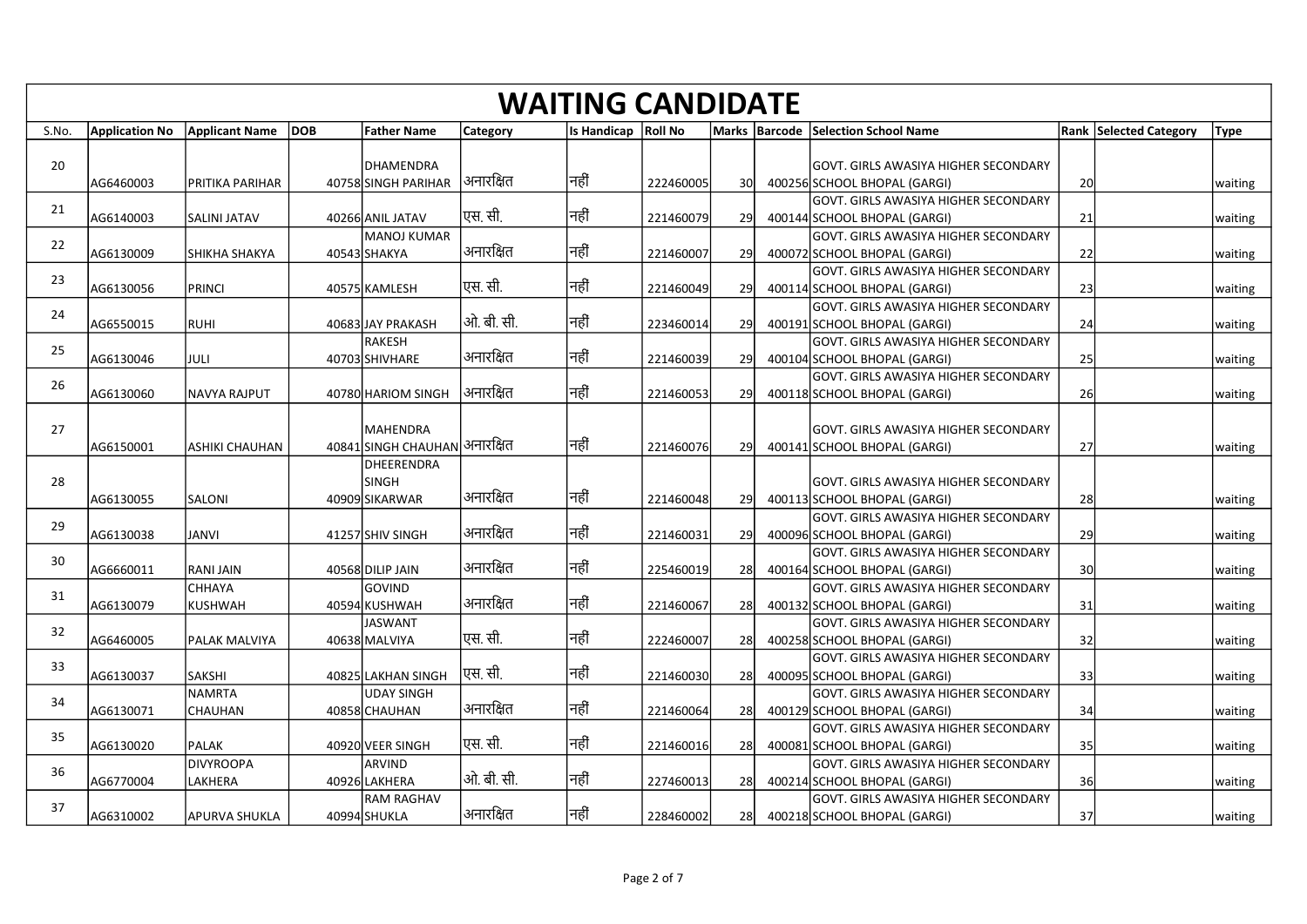|       |                       |                                       |                                 |                 | <b>WAITING CANDIDATE</b> |           |           |                                                                             |      |                               |             |
|-------|-----------------------|---------------------------------------|---------------------------------|-----------------|--------------------------|-----------|-----------|-----------------------------------------------------------------------------|------|-------------------------------|-------------|
| S.No. | <b>Application No</b> | Applicant Name DOB<br>ARCHANA         | <b>Father Name</b><br>LAKHAN    | <b>Category</b> | Is Handicap   Roll No    |           |           | Marks Barcode Selection School Name<br>GOVT. GIRLS AWASIYA HIGHER SECONDARY |      | <b>Rank Selected Category</b> | <b>Type</b> |
| 38    | AG6460006             | <b>CHOUHAN</b>                        | 41044 CHOHAN                    | एस. सी.         | नहीं                     | 222460008 | 28        | 400259 SCHOOL BHOPAL (GARGI)                                                | 38   |                               | waiting     |
|       |                       |                                       | PRAMENDRA                       |                 |                          |           |           |                                                                             |      |                               |             |
| 39    | AG6450001             | <b>ISHA KUNWAR</b><br><b>SIKARWAR</b> | ISINGH<br>40667 SIKARWAR        | अनारक्षित       | नहीं                     | 222460011 | 27        | GOVT. GIRLS AWASIYA HIGHER SECONDARY<br>400262 SCHOOL BHOPAL (GARGI)        | 39   |                               | waiting     |
|       |                       |                                       |                                 |                 |                          |           |           |                                                                             |      |                               |             |
| 40    |                       | YASHI SINGH                           | PRADEEP SINGH                   |                 | नहीं                     |           |           | GOVT. GIRLS AWASIYA HIGHER SECONDARY                                        |      |                               |             |
|       | AG6130084             | RAJAWAT                               | 40785 RAJAWAT                   | अनारक्षित       |                          | 221460072 | <b>27</b> | 400137 SCHOOL BHOPAL (GARGI)<br>GOVT. GIRLS AWASIYA HIGHER SECONDARY        | 40   |                               | waiting     |
| 41    | AG6130054             | <b>RAUNAK</b>                         | 40850 BALVEER SINGH             | अनारक्षित       | नहीं                     | 221460047 | <b>27</b> | 400112 SCHOOL BHOPAL (GARGI)                                                | 41   |                               | waiting     |
| 42    |                       |                                       | <b>HEMANT</b>                   |                 |                          |           |           | GOVT. GIRLS AWASIYA HIGHER SECONDARY                                        |      |                               |             |
|       | AG6220003             | <b>TRIVENI RAIKWAR</b><br>HARSHITA    | 40199 RAIKWAR<br>RADHESHYAM     | ओ. बी. सी.      | नहीं                     | 226460004 | 26        | 400235 SCHOOL BHOPAL (GARGI)<br>GOVT. GIRLS AWASIYA HIGHER SECONDARY        | 42   |                               | waiting     |
| 43    | AG6450003             | RATHORE                               | 40261RATHORE                    | ओ. बी. सी.      | नहीं                     | 222460013 | 26        | 400264 SCHOOL BHOPAL (GARGI)                                                | 43   |                               | waiting     |
| 44    |                       | MEGHANA                               |                                 |                 |                          |           |           | GOVT. GIRLS AWASIYA HIGHER SECONDARY                                        |      |                               |             |
|       | AG6130081             | <b>BAGHEL</b>                         | 40308 KESHAV BAGHEL             | अनारक्षित       | नहीं                     | 221460069 | 26        | 400134 SCHOOL BHOPAL (GARGI)                                                | 44   |                               | waiting     |
| 45    |                       | MUSKAN                                | MAKHAN SINGH                    |                 |                          |           |           | GOVT. GIRLS AWASIYA HIGHER SECONDARY                                        |      |                               |             |
|       | AG6460007             | PARIHAR                               | 40382 PARIHAR                   | अनारक्षित       | नहीं                     | 222460009 | 26        | 400260 SCHOOL BHOPAL (GARGI)                                                | 45   |                               | waiting     |
| 46    | AG6450002             | <b>ROSHI SOLANKI</b>                  | <b>BHOJRAJ</b><br>40477 SOLANKI | ओ. बी. सी.      | नहीं                     | 222460012 | 26        | GOVT. GIRLS AWASIYA HIGHER SECONDARY<br>400263 SCHOOL BHOPAL (GARGI)        | 46   |                               | waiting     |
|       |                       |                                       |                                 |                 |                          |           |           | GOVT. GIRLS AWASIYA HIGHER SECONDARY                                        |      |                               |             |
| 47    | AG6530004             | <b>ADITI RATHORE</b>                  | 40701 SUNIL                     | ओ. बी. सी.      | नहीं                     | 223460019 | 26        | 400196 SCHOOL BHOPAL (GARGI)                                                | -47  |                               | waiting     |
| 48    | AG6550009             | RISHIKA<br>MANDLOI                    | 40788 RAMLAL                    | एस. टी.         | नहीं                     | 223460009 | 26        | GOVT. GIRLS AWASIYA HIGHER SECONDARY<br>400186 SCHOOL BHOPAL (GARGI)        | 48   |                               | waiting     |
|       |                       |                                       |                                 |                 |                          |           |           | GOVT. GIRLS AWASIYA HIGHER SECONDARY                                        |      |                               |             |
| 49    | AG6110001             | <b>SURABHI DHAKAR</b>                 | 40792 ВАКЕЕL DHAKAR  ओ. बी. सी. |                 | नहीं                     | 221460080 | 26        | 400145 SCHOOL BHOPAL (GARGI)                                                | 49   |                               | waiting     |
| 50    | AG6660020             | <b>AARADHYA SONI</b>                  | 40813 MANISH SONI               | ओ. बी. सी.      | नहीं                     | 225460002 | 26        | GOVT. GIRLS AWASIYA HIGHER SECONDARY<br>400147 SCHOOL BHOPAL (GARGI)        | 50   |                               | waiting     |
|       |                       |                                       |                                 |                 |                          |           |           | GOVT. GIRLS AWASIYA HIGHER SECONDARY                                        |      |                               |             |
| 51    | AG6140001             | KAMNA YADAV                           | 40821 HOTAM SINGH               | ओ. बी. सी.      | नहीं                     | 221460077 | 26        | 400142 SCHOOL BHOPAL (GARGI)                                                | 51   |                               | waiting     |
| 52    | AG6140002             | <b>KUMKUM YADAV</b>                   | MAHIPAL SINGH<br>40869 YADAV    | ओ. बी. सी.      | नहीं                     | 221460078 | 26        | GOVT. GIRLS AWASIYA HIGHER SECONDARY<br>400143 SCHOOL BHOPAL (GARGI)        | 52   |                               | waiting     |
|       |                       |                                       | DHARMENDRA                      |                 |                          |           |           | GOVT. GIRLS AWASIYA HIGHER SECONDARY                                        |      |                               |             |
| 53    | AG6460004             | NISHA CHOUHAN                         | 40947 CHOHAN                    | एस. सी.         | नहीं                     | 222460006 | 26        | 400257 SCHOOL BHOPAL (GARGI)                                                | - 53 |                               | waiting     |
| 54    | AG6130045             | ANJLI                                 | 40024 SIROMAN                   | ओ. बी. सी.      | नहीं                     | 221460038 |           | GOVT. GIRLS AWASIYA HIGHER SECONDARY<br>400103 SCHOOL BHOPAL (GARGI)        | 54   |                               |             |
|       |                       |                                       |                                 |                 |                          |           | 25        | GOVT. GIRLS AWASIYA HIGHER SECONDARY                                        |      |                               | waiting     |
| 55    | AG6660019             | YASHODA KAHAR                         | 40409 SONU KAHAR                | ओ. बी. सी.      | नहीं                     | 225460001 | 25        | 400146 SCHOOL BHOPAL (GARGI)                                                | 55   |                               | waiting     |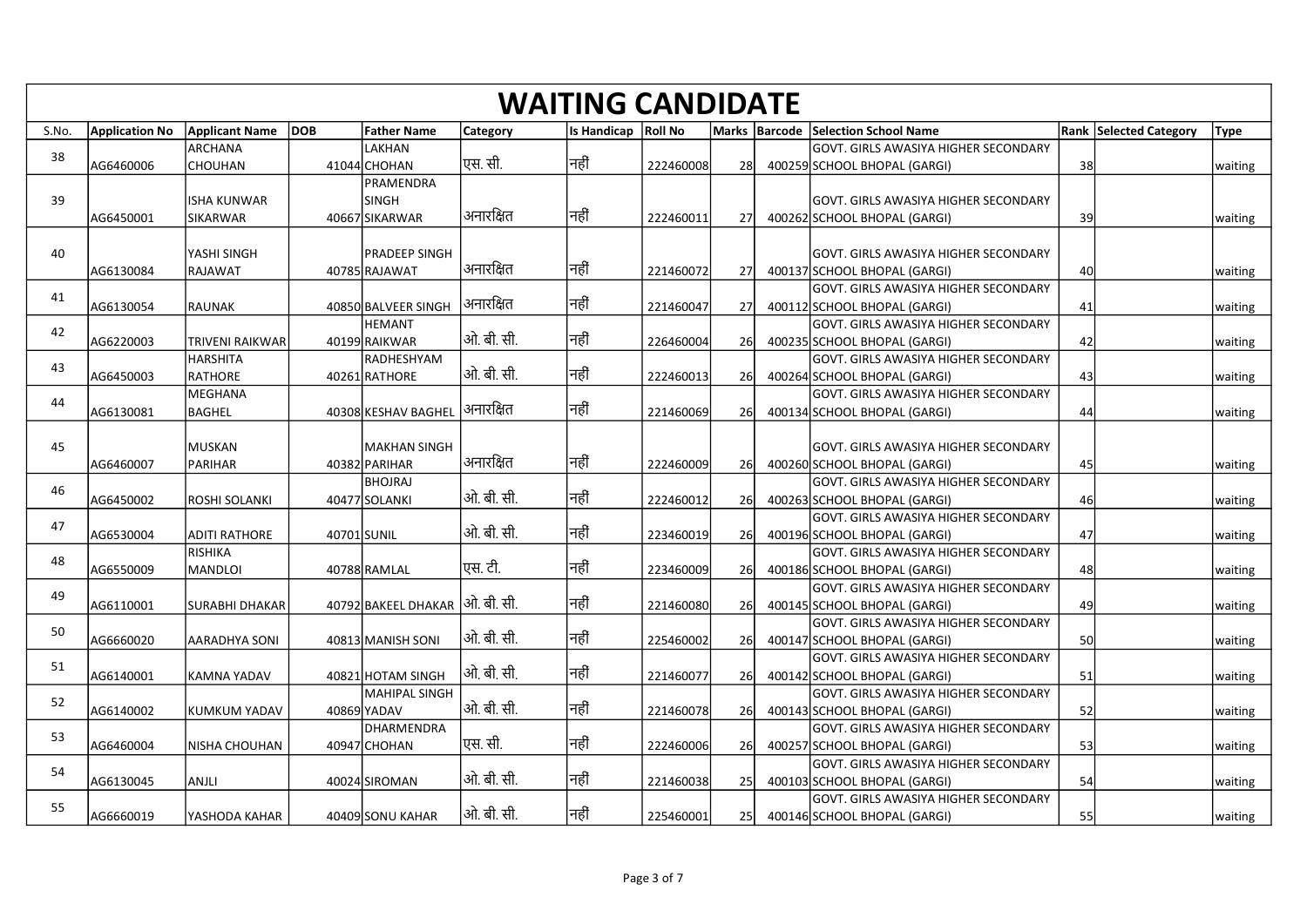| S.No.<br>56<br>57 | <b>Application No</b><br>AG6460002 | Applicant Name DOB        |           |                                       |                 |                          |           |     |                                                                                 |       |                                              |
|-------------------|------------------------------------|---------------------------|-----------|---------------------------------------|-----------------|--------------------------|-----------|-----|---------------------------------------------------------------------------------|-------|----------------------------------------------|
|                   |                                    |                           |           |                                       |                 | <b>WAITING CANDIDATE</b> |           |     |                                                                                 |       |                                              |
|                   |                                    |                           |           | <b>Father Name</b><br>DHARMENDRA      | <b>Category</b> | Is Handicap   Roll No    |           |     | Marks   Barcode   Selection School Name<br>GOVT. GIRLS AWASIYA HIGHER SECONDARY |       | <b>Rank Selected Category</b><br><b>Type</b> |
|                   |                                    | <b>SHERYA MISHRA</b>      |           | 41171 MISHRA                          | अनारक्षित       | नहीं                     | 222460004 | 25  | 400255 SCHOOL BHOPAL (GARGI)                                                    | 56    | waiting                                      |
|                   |                                    |                           |           |                                       |                 |                          |           |     | GOVT. GIRLS AWASIYA HIGHER SECONDARY                                            |       |                                              |
|                   | AG6130042                          | <b>ARCHANA</b>            |           | 40190 HARI SINGH<br>RAM KISHORE       | ओ. बी. सी.      | नहीं                     | 221460035 | 24  | 400100 SCHOOL BHOPAL (GARGI)<br>GOVT. GIRLS AWASIYA HIGHER SECONDARY            | 57    | waiting                                      |
| 58                | AG6680001                          | <b>SAMEEKSHA JAT</b>      | 40305 JAT |                                       | ओ. बी. सी.      | निहीं                    | 225460026 | -24 | 400171 SCHOOL BHOPAL (GARGI)                                                    | -58 l | waiting                                      |
| 59                |                                    |                           |           | PARSHURAM                             |                 |                          |           |     | GOVT. GIRLS AWASIYA HIGHER SECONDARY                                            |       |                                              |
|                   | AG6630014                          | <b>SHREYA DIXIT</b>       |           | 40543 DIXIT<br>DILEEP KUMAR           | अनारक्षित       | नहीं                     | 224460006 | 24  | 400059 SCHOOL BHOPAL (GARGI)<br>GOVT. GIRLS AWASIYA HIGHER SECONDARY            | -59   | waiting                                      |
| 60                | AG6350012                          | MANSHI TIWARI             |           | 40544 TIWARI                          | अनारक्षित       | नहीं                     | 228460014 | 24  | 400230 SCHOOL BHOPAL (GARGI)                                                    | 60    | waiting                                      |
| 61                |                                    |                           |           |                                       |                 |                          |           |     | GOVT. GIRLS AWASIYA HIGHER SECONDARY                                            |       |                                              |
|                   | AG6130044                          | PRIYA                     |           | 40544 RAMGOVIND<br><b>VIJAY KUMAR</b> | ओ. बी. सी.      | नहीं                     | 221460037 | 24  | 400102 SCHOOL BHOPAL (GARGI)<br>GOVT. GIRLS AWASIYA HIGHER SECONDARY            | 61    | waiting                                      |
| 62                | AG6660012                          | <b>TANU SARATKAR</b>      |           | 40707 SARATKAR                        | ओ. बी. सी.      | नहीं                     | 225460020 | 24  | 400165 SCHOOL BHOPAL (GARGI)                                                    | 62    | waiting                                      |
| 63                |                                    |                           |           |                                       |                 |                          |           |     | GOVT. GIRLS AWASIYA HIGHER SECONDARY                                            |       |                                              |
|                   | AG6130039                          | <b>MANSHI</b>             |           | 40739 RAMSHANKAR<br>NARENDRA          | ओ. बी. सी.      | नहीं                     | 221460032 | 24  | 400097 SCHOOL BHOPAL (GARGI)                                                    | 63    | waiting                                      |
| 64                | AG6130033                          | <b>NAINSI</b>             |           | 40783 SINGH                           | <b>एस.</b> सी.  | नहीं                     | 221460026 | 24  | GOVT. GIRLS AWASIYA HIGHER SECONDARY<br>400091 SCHOOL BHOPAL (GARGI)            | 64    | waiting                                      |
| 65                |                                    |                           |           | RAMESHWAR                             |                 |                          |           |     | GOVT. GIRLS AWASIYA HIGHER SECONDARY                                            |       |                                              |
|                   | AG6760001                          | <b>SHALINI UIKEY</b>      |           | 40855 UIKEY                           | एस. टी.         | नहीं                     | 227460003 | 24  | 400204 SCHOOL BHOPAL (GARGI)                                                    | 65    | waiting                                      |
| 66                | AG6680002                          | <b>SHIVANI SIRALE</b>     |           | <b>MANOHARI</b><br>40205 SIRALE       | एस. टी.         | नहीं                     | 225460027 | 23  | GOVT. GIRLS AWASIYA HIGHER SECONDARY<br>400172 SCHOOL BHOPAL (GARGI)            | 66    | waiting                                      |
| 67                |                                    | ANUSHKA                   |           | DEEPAK                                |                 |                          |           |     | GOVT. GIRLS AWASIYA HIGHER SECONDARY                                            |       |                                              |
|                   | AG6330005                          | KESHARWANI                |           | 40499 KESHARWANI                      | अनारक्षित       | निहीं                    | 229460006 | 23  | 400248 SCHOOL BHOPAL (GARGI)                                                    | 67    | waiting                                      |
| 68                | AG6210003                          | SADHNA<br>KUMHAR          |           | BHAIYALAL<br>40607 KUMHAR             | एस. सी.         | नहीं                     | 226460009 | 23  | GOVT. GIRLS AWASIYA HIGHER SECONDARY<br>400240 SCHOOL BHOPAL (GARGI)            | 68    | waiting                                      |
|                   |                                    | DIVYANSHI                 |           |                                       |                 |                          |           |     | GOVT. GIRLS AWASIYA HIGHER SECONDARY                                            |       |                                              |
| 69                | AG6550016                          | KHANNA                    |           | 40694 DINESH                          | पुस. टी.        | नहीं                     | 223460015 | 23  | 400192 SCHOOL BHOPAL (GARGI)                                                    | 69    | waiting                                      |
| 70                | AG6130062                          | <b>SHALU CHAUHAN</b>      |           | NARENDRA<br>40731 CHAUHAN             | अनारक्षित       | नहीं                     | 221460055 | 23  | GOVT. GIRLS AWASIYA HIGHER SECONDARY<br>400120 SCHOOL BHOPAL (GARGI)            | 70    | waiting                                      |
|                   |                                    |                           |           |                                       |                 |                          |           |     | GOVT. GIRLS AWASIYA HIGHER SECONDARY                                            |       |                                              |
| 71                | AG6550008                          | <b>AACHAL WASKLE</b>      |           | 40857 RAJESH                          | पुस. टी.        | नहीं                     | 223460008 | 23  | 400185 SCHOOL BHOPAL (GARGI)                                                    | - 71  | waiting                                      |
| 72                | AG6680003                          | <b>TANISHA</b><br>MALVIYA |           | 40871 SATISH                          | ओ. बी. सी.      | नहीं                     | 225460028 | 23  | GOVT. GIRLS AWASIYA HIGHER SECONDARY<br>400173 SCHOOL BHOPAL (GARGI)            | -721  | waiting                                      |
|                   |                                    |                           |           |                                       |                 |                          |           |     | GOVT. GIRLS AWASIYA HIGHER SECONDARY                                            |       |                                              |
| 73                | AG6130078                          | NANDANI                   |           | 40909 SURESH SHAKYA  एस. सी.          |                 | नहीं                     | 221460066 | 23  | 400131 SCHOOL BHOPAL (GARGI)                                                    | 73    | waiting                                      |
|                   |                                    |                           |           | PRAVESH                               | एस. सी.         | नहीं                     |           |     | GOVT. GIRLS AWASIYA HIGHER SECONDARY<br>400080 SCHOOL BHOPAL (GARGI)            |       | 74<br>waiting                                |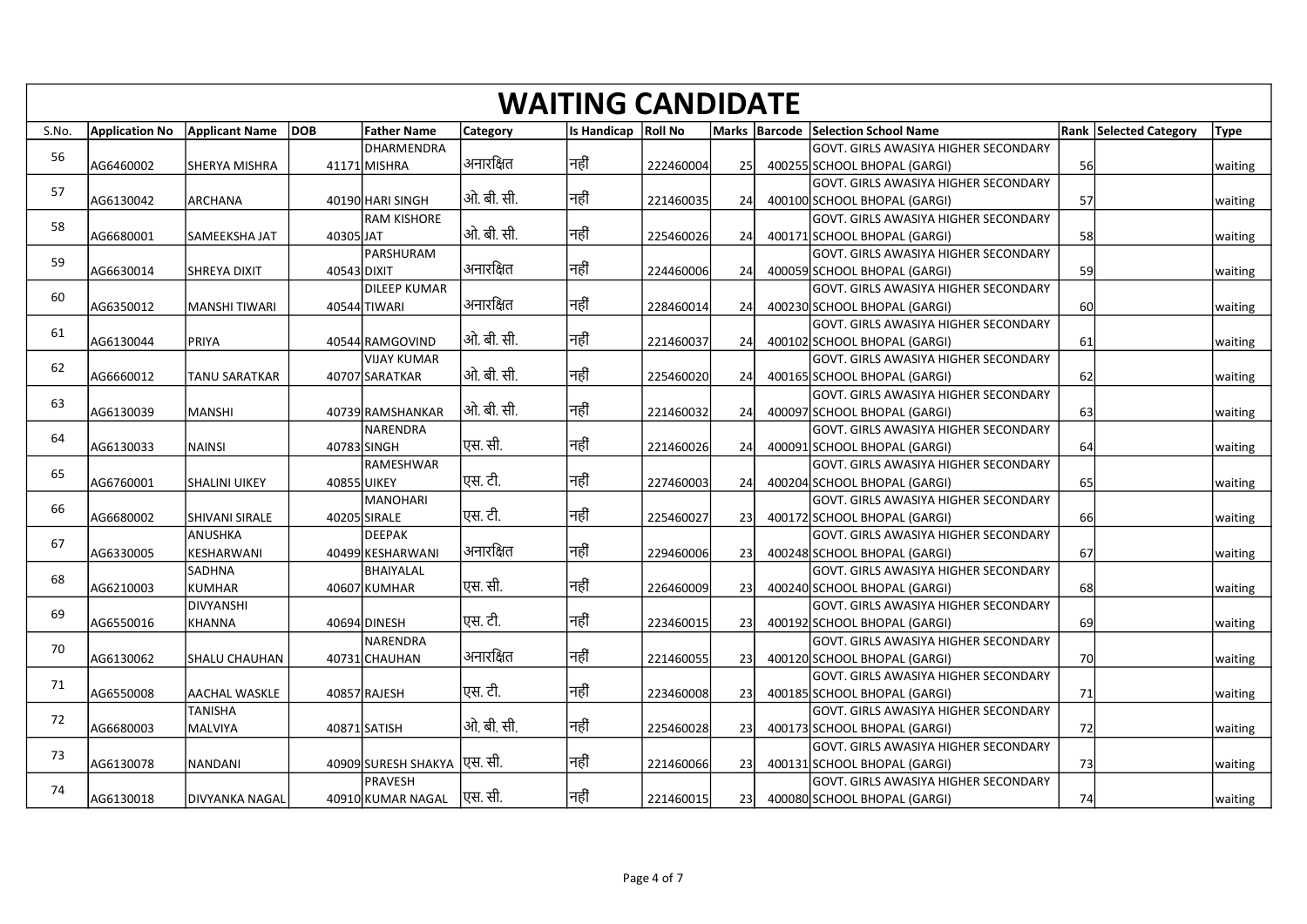|       |                       |                       |                           |            | <b>WAITING CANDIDATE</b> |           |     |                                                                                 |           |                                              |
|-------|-----------------------|-----------------------|---------------------------|------------|--------------------------|-----------|-----|---------------------------------------------------------------------------------|-----------|----------------------------------------------|
| S.No. | <b>Application No</b> | Applicant Name DOB    | <b>Father Name</b>        | Category   | Is Handicap   Roll No    |           |     | Marks   Barcode   Selection School Name<br>GOVT. GIRLS AWASIYA HIGHER SECONDARY |           | <b>Rank Selected Category</b><br><b>Type</b> |
| 75    | AG6310003             | <b>ABHA SINGH</b>     | 41031 YUVRAJ SINGH        | ओ. बी. सी. | नहीं                     | 228460003 | 23  | 400219 SCHOOL BHOPAL (GARGI)                                                    | 75        | waiting                                      |
| 76    |                       |                       | RAJESH                    | एस. सी.    | नहीं                     |           |     | GOVT. GIRLS AWASIYA HIGHER SECONDARY                                            |           |                                              |
|       | AG6350011             | NEHA PRAJAPATI        | 41066 PRAJAPATI           |            |                          | 228460013 | 23  | 400229 SCHOOL BHOPAL (GARGI)<br>GOVT. GIRLS AWASIYA HIGHER SECONDARY            | <b>76</b> | waiting                                      |
| 77    | AG6660002             | ANJU                  | 40697 SUKALSHINGH         | एस. टी.    | नहीं                     | 225460010 | 22  | 400155 SCHOOL BHOPAL (GARGI)                                                    | - 77 I    | waiting                                      |
| 78    | AG6660009             | <b>SHRASHTI NAGLE</b> | 40705 VINOD NAGLE         | ।एस. सी.   | नहीं                     | 225460017 | 22  | GOVT. GIRLS AWASIYA HIGHER SECONDARY<br>400162 SCHOOL BHOPAL (GARGI)            | 78        | waiting                                      |
|       |                       |                       | JAGDISH                   |            |                          |           |     | GOVT. GIRLS AWASIYA HIGHER SECONDARY                                            |           |                                              |
| 79    | AG6610003             | <b>REWTI SHARMA</b>   | 40719 SHARMA              | अनारक्षित  | नहीं                     | 224460012 | 22  | 400065 SCHOOL BHOPAL (GARGI)                                                    | 79I       | waiting                                      |
| 80    | AG6660013             | JANVI UIKEY           | 40721 NIRMAL UIKEY        | एस. टी.    | नहीं                     | 225460021 | -22 | GOVT. GIRLS AWASIYA HIGHER SECONDARY<br>400166 SCHOOL BHOPAL (GARGI)            | 80        | waiting                                      |
| 81    |                       |                       |                           |            |                          |           |     | GOVT. GIRLS AWASIYA HIGHER SECONDARY                                            |           |                                              |
|       | AG6550013             | ANSHIKA               | 40858 RAJENDRA            | पुस. टी.   | नहीं                     | 223460012 | 22  | 400189 SCHOOL BHOPAL (GARGI)                                                    | 81        | waiting                                      |
| 82    | AG6130080             | <b>RUCHI KUMARI</b>   | MANNULAL<br>41001 SHAKYA  | एस. सी.    | नहीं                     | 221460068 | 22  | GOVT. GIRLS AWASIYA HIGHER SECONDARY<br>400133 SCHOOL BHOPAL (GARGI)            | 82        | waiting                                      |
| 83    |                       |                       |                           |            |                          |           |     | GOVT. GIRLS AWASIYA HIGHER SECONDARY                                            |           |                                              |
|       | AG6660015             | RASHI MALVIYA         | 41116 ANAND<br>PRAMOD     | ओ. बी. सी. | नहीं                     | 225460023 | 22  | 400168 SCHOOL BHOPAL (GARGI)<br>GOVT. GIRLS AWASIYA HIGHER SECONDARY            | 83        | waiting                                      |
| 84    | AG6630009             | <b>UNNATI SHUKLA</b>  | 40390 SHUKLA              | अनारक्षित  | नहीं                     | 224460001 | 21  | 400054 SCHOOL BHOPAL (GARGI)                                                    | 84        | waiting                                      |
| 85    |                       |                       | <b>BHUWNESH</b>           |            |                          |           |     | GOVT. GIRLS AWASIYA HIGHER SECONDARY                                            |           |                                              |
|       | AG6720002             | <b>SAKSHI DUBEY</b>   | 40447 CHAND DUBEY         | अनारक्षित  | नहीं                     | 227460009 | 21  | 400210 SCHOOL BHOPAL (GARGI)<br>GOVT. GIRLS AWASIYA HIGHER SECONDARY            | 85        | waiting                                      |
| 86    | AG6780004             | <b>DURGA</b>          | 40637 PRAHALAD            | ओ. बी. सी. | नहीं                     | 227460001 | 21  | 400202 SCHOOL BHOPAL (GARGI)                                                    | 86        | waiting                                      |
| 87    |                       |                       | 40657 JAGDISH PARTE       | एस. टी.    | नहीं                     |           |     | GOVT. GIRLS AWASIYA HIGHER SECONDARY                                            |           |                                              |
|       | AG6660005             | <b>RUPALI PARTE</b>   | SURENDRA                  |            |                          | 225460013 | 21  | 400158 SCHOOL BHOPAL (GARGI)<br>GOVT. GIRLS AWASIYA HIGHER SECONDARY            | 87        | waiting                                      |
| 88    | AG6130057             | <b>KHUSHI RATHOR</b>  | 40754 RATHOR              | ओ. बी. सी. | नहीं                     | 221460050 | 21  | 400115 SCHOOL BHOPAL (GARGI)                                                    | 88        | waiting                                      |
| 89    | AG6130021             | YAMINI                | 40764 ARUN KUMAR          | अनारक्षित  | नहीं                     | 221460017 | 21  | GOVT. GIRLS AWASIYA HIGHER SECONDARY<br>400082 SCHOOL BHOPAL (GARGI)            | 89        | waiting                                      |
| 90    |                       |                       | LAXMINARAYAN              |            |                          |           |     | GOVT. GIRLS AWASIYA HIGHER SECONDARY                                            |           |                                              |
|       | AG6350006             | KHUSHI TIWARI         | 40771 TIWARI              | अनारक्षित  | नहीं                     | 228460009 | 21  | 400225 SCHOOL BHOPAL (GARGI)                                                    | 90l       | waiting                                      |
| 91    | AG6660008             | MAHI SONI             | 40871 YOGESH SONI         | अनारक्षित  | नहीं                     | 225460016 | 21  | GOVT. GIRLS AWASIYA HIGHER SECONDARY<br>400161 SCHOOL BHOPAL (GARGI)            | 91        | waiting                                      |
| 92    |                       | ANUSHREE              | SANJAY KUMAR              |            |                          |           |     | GOVT. GIRLS AWASIYA HIGHER SECONDARY                                            |           |                                              |
|       | AG6770006             | MISHRA                | 40918 MISHRA              | अनारक्षित  | नहीं                     | 227460015 | 21  | 400216 SCHOOL BHOPAL (GARGI)                                                    | 92        | waiting                                      |
| 93    | AG6210004             | KHUSHBU YADAV         | HARIVISHNU<br>41076 YADAV | ओ. बी. सी. | नहीं                     | 226460010 | 21  | GOVT. GIRLS AWASIYA HIGHER SECONDARY<br>400241 SCHOOL BHOPAL (GARGI)            | 93        | waiting                                      |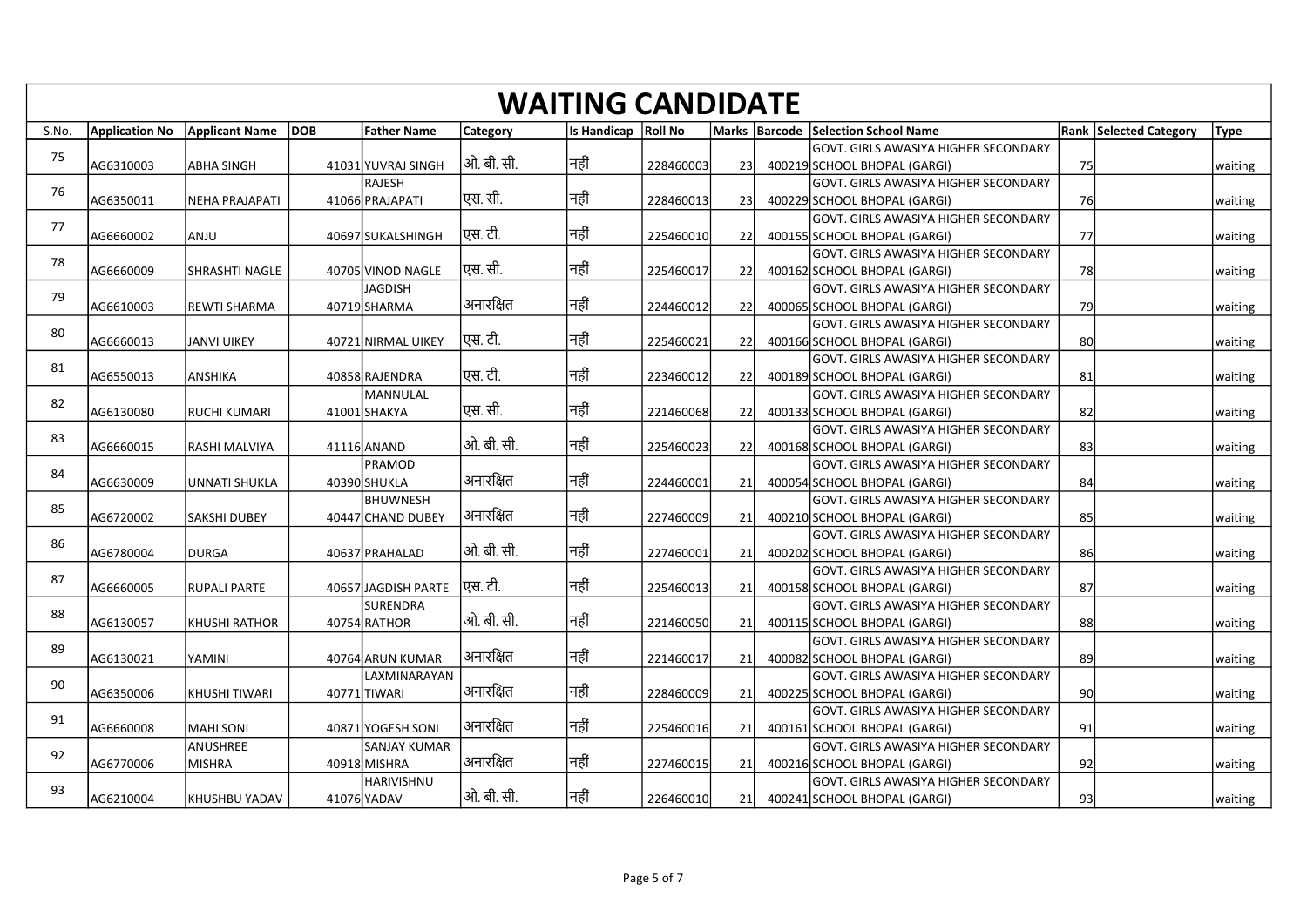|       |                       |                                     |                                           |                 | <b>WAITING CANDIDATE</b> |           |                 |                                                                             |     |                               |         |
|-------|-----------------------|-------------------------------------|-------------------------------------------|-----------------|--------------------------|-----------|-----------------|-----------------------------------------------------------------------------|-----|-------------------------------|---------|
| S.No. | <b>Application No</b> | Applicant Name DOB                  | <b>Father Name</b><br>PRAKASH             | <b>Category</b> | Is Handicap Roll No      |           |                 | Marks Barcode Selection School Name<br>GOVT. GIRLS AWASIYA HIGHER SECONDARY |     | <b>Rank Selected Category</b> | Type    |
| 94    | AG6770003             | NAVYA SANODIYA                      | 41096 SANODIYA                            | ओ. बी. सी.      | नहीं                     | 227460012 | 21              | 400213 SCHOOL BHOPAL (GARGI)                                                | 94  |                               | waiting |
| 95    | AG6130023             | <b>SHASHI PARIHAR</b>               | 41108 ARVIND SINGH                        | एस. सी.         | नहीं                     | 221460018 | <b>21</b>       | GOVT. GIRLS AWASIYA HIGHER SECONDARY<br>400083 SCHOOL BHOPAL (GARGI)        | 95  |                               | waiting |
| 96    | AG6130086             | <b>ISHIKA SINGH</b>                 | 41496 ANIL KUMAR                          | एस. सी.         | नहीं                     | 221460074 | 21              | GOVT. GIRLS AWASIYA HIGHER SECONDARY<br>400139 SCHOOL BHOPAL (GARGI)        | 96  |                               | waiting |
| 97    |                       |                                     | BHASHAN                                   |                 |                          |           |                 | GOVT. GIRLS AWASIYA HIGHER SECONDARY                                        |     |                               |         |
|       | AG6350003             | <b>KAJAL GUPTA</b>                  | 40721 PRASAD GUPTA                        | अनारक्षित       | नहीं                     | 228460006 | <b>20</b>       | 400222 SCHOOL BHOPAL (GARGI)                                                | 97  |                               | waiting |
| 98    | AG6350007             | <b>PALAK MISHRA</b>                 | VARUNENDRA<br>40728 PRATAP MISHRA         | अनारक्षित       | नहीं                     | 224460007 | <b>20</b>       | GOVT. GIRLS AWASIYA HIGHER SECONDARY<br>400060 SCHOOL BHOPAL (GARGI)        | 98  |                               | waiting |
| 99    |                       |                                     |                                           |                 |                          |           |                 | GOVT. GIRLS AWASIYA HIGHER SECONDARY                                        |     |                               |         |
|       | AG6660017             | SANSKRATI                           | 40934 NAVNIT JAISWAL  ओ. बी. सी.          |                 | नहीं                     | 225460025 | <b>20</b>       | 400170 SCHOOL BHOPAL (GARGI)                                                | 99  |                               | waiting |
| 100   |                       |                                     | ABHILASH                                  |                 |                          |           |                 | GOVT. GIRLS AWASIYA HIGHER SECONDARY                                        |     |                               |         |
|       | AG6360003             | KRISHNA SHUKLA                      | 40424 KUMAR SHUKLA  अनारक्षित<br>RAJENDRA |                 | नहीं                     | 229460001 | 19              | 400243 SCHOOL BHOPAL (GARGI)<br>GOVT. GIRLS AWASIYA HIGHER SECONDARY        | 100 |                               | waiting |
| 101   | AG6710002             | <b>SHRISTI SEN</b><br><b>SUSHMA</b> | 40508 KUMAR SEN<br>DAYARAM                | ओ. बी. सी.      | नहीं                     | 227460005 | <b>19</b>       | 400206 SCHOOL BHOPAL (GARGI)                                                | 101 |                               | waiting |
| 102   | AG6210005             | AHIRWAR                             | 40744 AHIRWAR                             | एस. सी.         | नहीं                     | 226460011 | 19              | GOVT. GIRLS AWASIYA HIGHER SECONDARY<br>400242 SCHOOL BHOPAL (GARGI)        | 102 |                               | waiting |
| 103   | AG6660022             | LAVANYA<br>MAGARDE                  | SANJAY<br>40857 MAGARDE                   | ओ. बी. सी.      | नहीं                     | 225460004 | 19              | GOVT. GIRLS AWASIYA HIGHER SECONDARY<br>400149 SCHOOL BHOPAL (GARGI)        | 103 |                               | waiting |
| 104   |                       |                                     |                                           |                 |                          |           |                 | GOVT. GIRLS AWASIYA HIGHER SECONDARY                                        |     |                               |         |
|       | AG6210002             | DIVYA AHIRWAR                       | 40880 PARAM LAL                           | एस. सी.         | नहीं                     | 226460008 | 19l             | 400239 SCHOOL BHOPAL (GARGI)                                                | 104 |                               | waiting |
| 105   |                       | SHALINEE TIWARI                     | SURENDRA<br>40388 PRASAD TIWARI           | अनारक्षित       | नहीं                     |           |                 | GOVT. GIRLS AWASIYA HIGHER SECONDARY<br>400221 SCHOOL BHOPAL (GARGI)        |     |                               |         |
| 106   | AG6350002             |                                     | <b>PRAMOD</b>                             |                 |                          | 228460005 | 18              | GOVT. GIRLS AWASIYA HIGHER SECONDARY                                        | 105 |                               | waiting |
|       | AG6660021             | <b>VEDIKA RAJPUT</b><br>AKSHARA     | 40532 RAJPUT<br><b>KAMAL SINGH</b>        | अनारक्षित       | नहीं                     | 225460003 | 18              | 400148 SCHOOL BHOPAL (GARGI)<br>GOVT. GIRLS AWASIYA HIGHER SECONDARY        | 106 |                               | waiting |
| 107   | AG6670002             | <b>CHOUDHARI</b>                    | 40736 CHOUDHARI                           | ओ. बी. सी.      | नहीं                     | 225460031 | 18              | 400176 SCHOOL BHOPAL (GARGI)                                                | 107 |                               | waiting |
| 108   | AG6350008             | KSHAMA MISHRA                       | <b>VISHDHAR</b><br>40580 MISHRA           | अनारक्षित       | नहीं                     | 228460010 | 17 <sup>1</sup> | GOVT. GIRLS AWASIYA HIGHER SECONDARY<br>400226 SCHOOL BHOPAL (GARGI)        | 108 |                               | waiting |
| 109   |                       | ABHILASHA                           |                                           | ओ. बी. सी.      | नहीं                     |           |                 | GOVT. GIRLS AWASIYA HIGHER SECONDARY                                        |     |                               |         |
| 110   | AG6470010             | YADAV<br>AAKANKSHA                  | 40618 ARJUN SINGH                         |                 |                          | 222460001 | 17              | 400252 SCHOOL BHOPAL (GARGI)<br>GOVT. GIRLS AWASIYA HIGHER SECONDARY        | 109 |                               | waiting |
|       | AG6470011             | YADAV                               | 40618 ARJUN SINGH<br>SURAJ PRASAD         | ओ. बी. सी.      | नहीं                     | 222460002 | 17 <sup>1</sup> | 400253 SCHOOL BHOPAL (GARGI)<br>GOVT. GIRLS AWASIYA HIGHER SECONDARY        | 110 |                               | waiting |
| 111   | AG6360004             | <b>PRITI SAHU</b>                   | 40631 SAHU                                | ओ. बी. सी.      | नहीं                     | 229460002 | 17l             | 400244 SCHOOL BHOPAL (GARGI)                                                | 111 |                               | waiting |